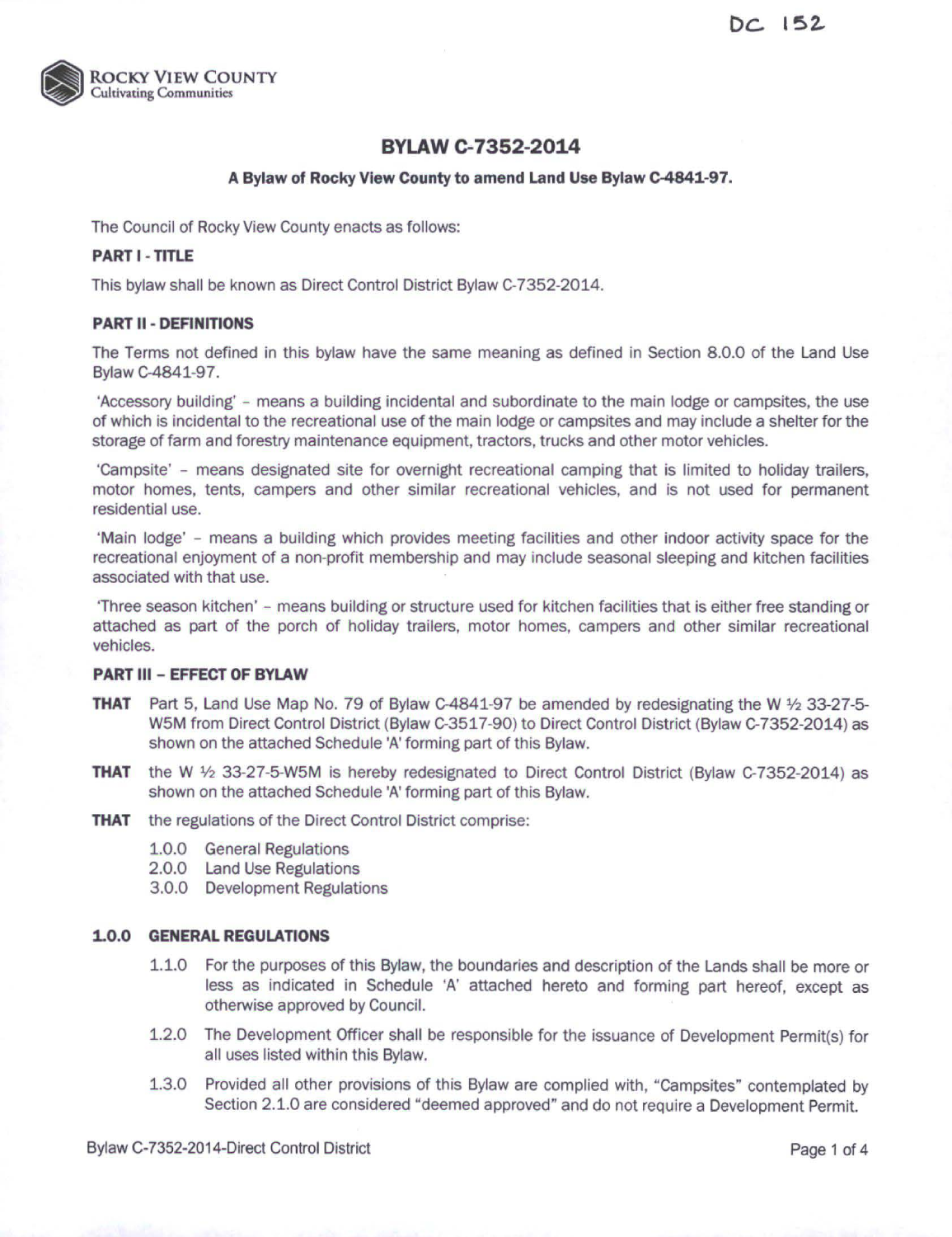- 1.4.0 Parts One, Two, and Three of Land Use Bylaw C-4841-97 are applicable unless otherwise stated in this Bylaw.
- 1.5.0 All development upon the Lands shall be in accordance with all plans and specifications submitted pursuant to this Bylaw and all licenses, permits and approvals pertaining to the Lands.

#### **2.0.0 LAND USE REGULATIONS**

2.1.0 Purpose and Intent

The purpose and intent of the Direct Control District is to provide for the development of recreational uses that include a main lodge and picnic and campsite facilities for a cultural recreational and sports retirement society.

2.2.0 Uses

Accessory buildings Main lodge **Campsites** Outdoor museum (earthen bank ovens, iron workers forge, mill driven by water, log buildings, farm animals) Picnic shelters Three-season kitchens

- 2.3.0 Minimum and maximum requirements
	- 2.3.1 Maximum building size:
		- a. Main lodge: 278.7 sq. m. (3000 sq. ft.) main floor

139.35 SQ. m. (1500 SQ. ft.) second floor

- b. Accessory buildings: 92.9 sq. m. (1000 sq. ft.)
- c. Picnic shelters: 55.74 SQ. m. (600 sq. ft.)
- d. Three-season kitchens: 37.16 sq.m (400 sq. ft.)
- 2.3.2 Maximum building height:
	- a. Main lodge: 10 metres (32.81 ft.)
	- b. Accessory buildings: 5.5 metres (18.04 ft.)
- 2.3.3 Maximum number of campsites: 50
- 2.3.4 Maximum number of accessory buildings: 1 per campsite
- 2.3.5 Maximum Number of three-season kitchens: 1 per campsite
- 2.3.6 Yard, Front: minimum 45 m (147.64 ft.) from any road, County
- 2.3.7 Yard, Side: minimum 45 m (147.64 ft.) from any road, County minimum 6 m (19.69 ft.) all other
- 2.3.8 Yard, Rear: minimum 30 m (98.43 ft.) from any road, County minimum 15m (49.21 ft.) all other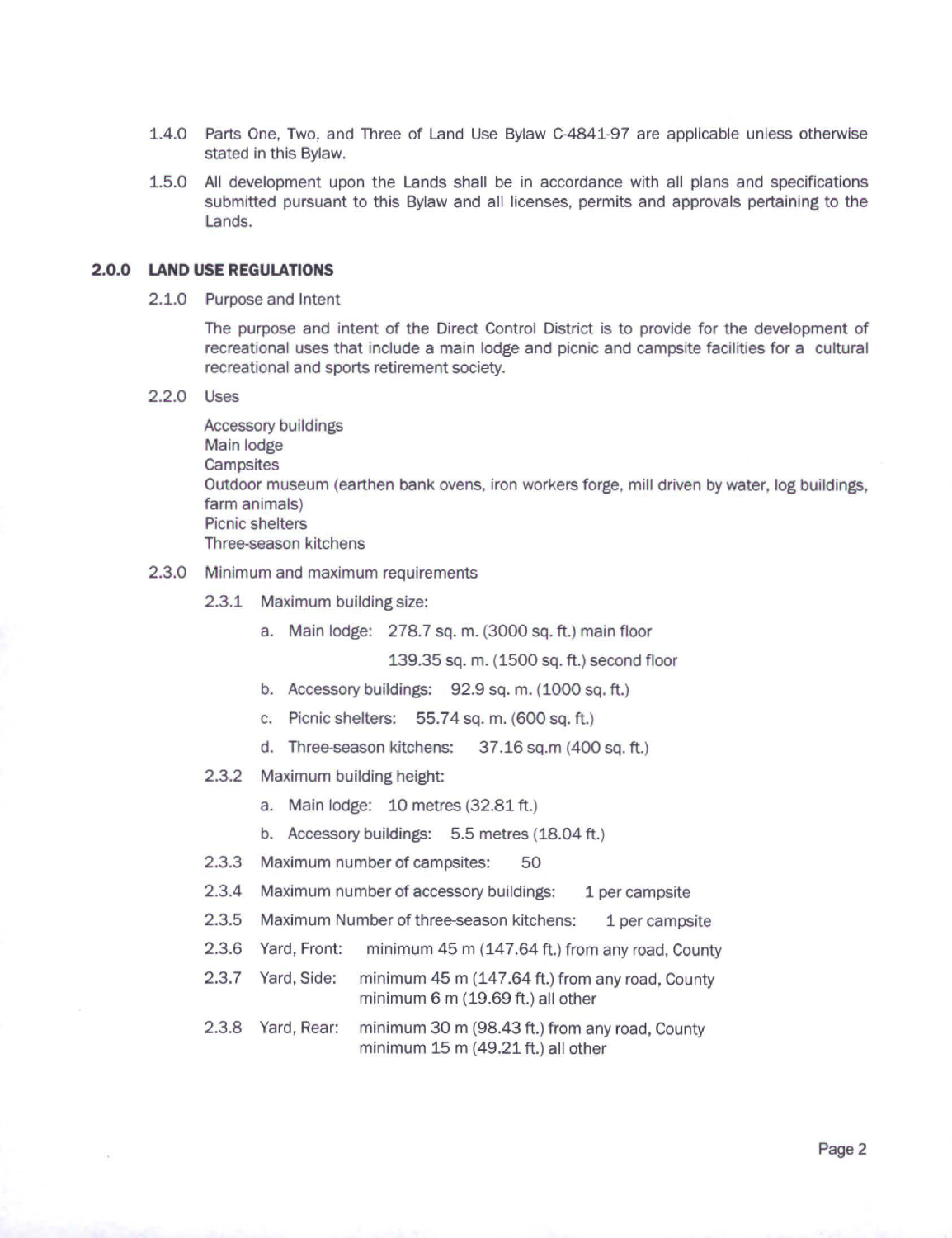## **3.0.0 DEVELOPMENT REGULATIONS**

- 3.1.0 Buildings
	- 3.1.1 One (1) principal picnic shelter may be permitted to be fully enclosed. All other picnic shelters shall not be fully enclosed or used for overnight use.
	- 3.1.2 Exterior building and structure finishes shall be earth tones, natural log buildings and finishings, and/or brick.
	- 3.1.3 Roof materials shall be tiles, metal, steel or other material that is non-combustibile.
	- 3.1.4 The exterior finish and roof materials should be established by the Development Authority as a condition of a development permit.
- 3.2.0 Access
	- 3.2.1 No development shall occur until the access road to the site is constructed to the satisfaction of Rocky View County.
- 3.3.0 Water Supply and Sewage
	- 3.3.1 Potable water for all development on the site shall be provided through the use of water wells, licensed and approved by Alberta Environment to the satisfaction of Rocky View County or hauled to the site and stored in cisterns, as approved by the County and to the satisfaction of the County.
	- 3.3.2 Disposal of wastewater from the development on the site shall be subject to all requirements of Alberta Environment and all Rocky View County approvals pursuant to this Bylaw. Waste water shall be treated and disposed of by septic tank and field or advanced treatement systems, installed to the satisfaction of the County, or stored in holding tanks and removed on a regular basis for disposal and treatment at an approved disposal facility.
- 3.4.0 Approvals from Alberta Environment
	- 3.4.1 Any diversions or crossings of the Grand Valley Creek require authorization from Alberta Environment.
	- 3.4.2 All other permits and licenses required by Alberta Environment shall be the responsibility of the applicant/owner.

## **PART** IV - **TRANSITIONAL**

The Bylaw comes into effect upon the date of its third reading.

**Division: 9**  File: 07933002/004 (2013-RV-085)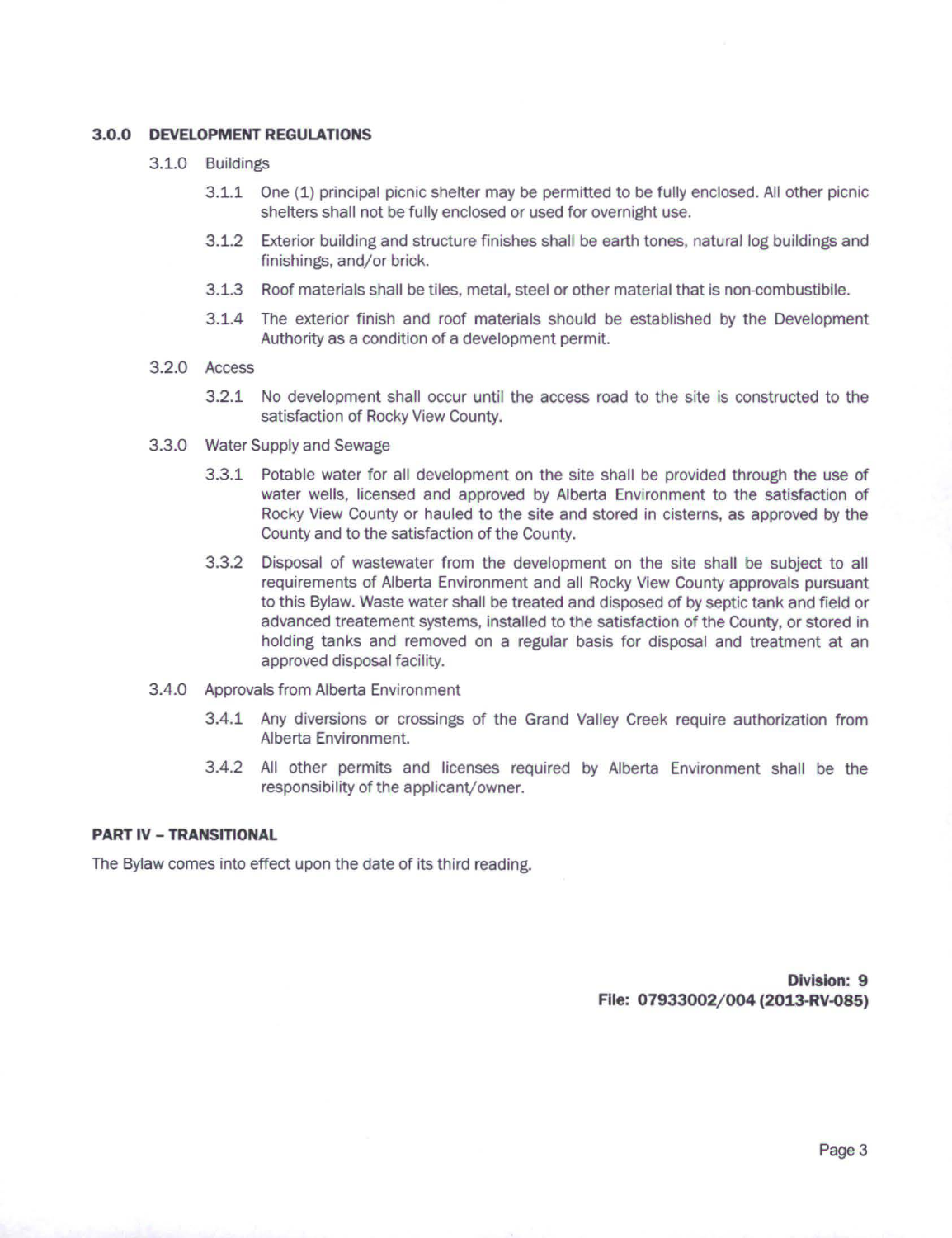| PUBLIC HEARING WAS HELD IN COUNCIL this | 11                | day of  | March | , 2014 |
|-----------------------------------------|-------------------|---------|-------|--------|
| READ A FIRST TIME IN COUNCIL this       | 11                | day of  | March | .2014  |
| READ A SECOND TIME IN COUNCIL this      | 11                | day of  | March | , 2014 |
| UNANIMOUS PERMISSION FOR THIRD READING  | 11                | day of  | March | , 2014 |
| READ A THIRD TIME IN COUNCIL this       | 11                | day of  | March | .2014  |
|                                         |                   | Caringa |       |        |
| Reeve                                   | - Municipal Clerk |         |       |        |

 $\sim$ 

Page 4